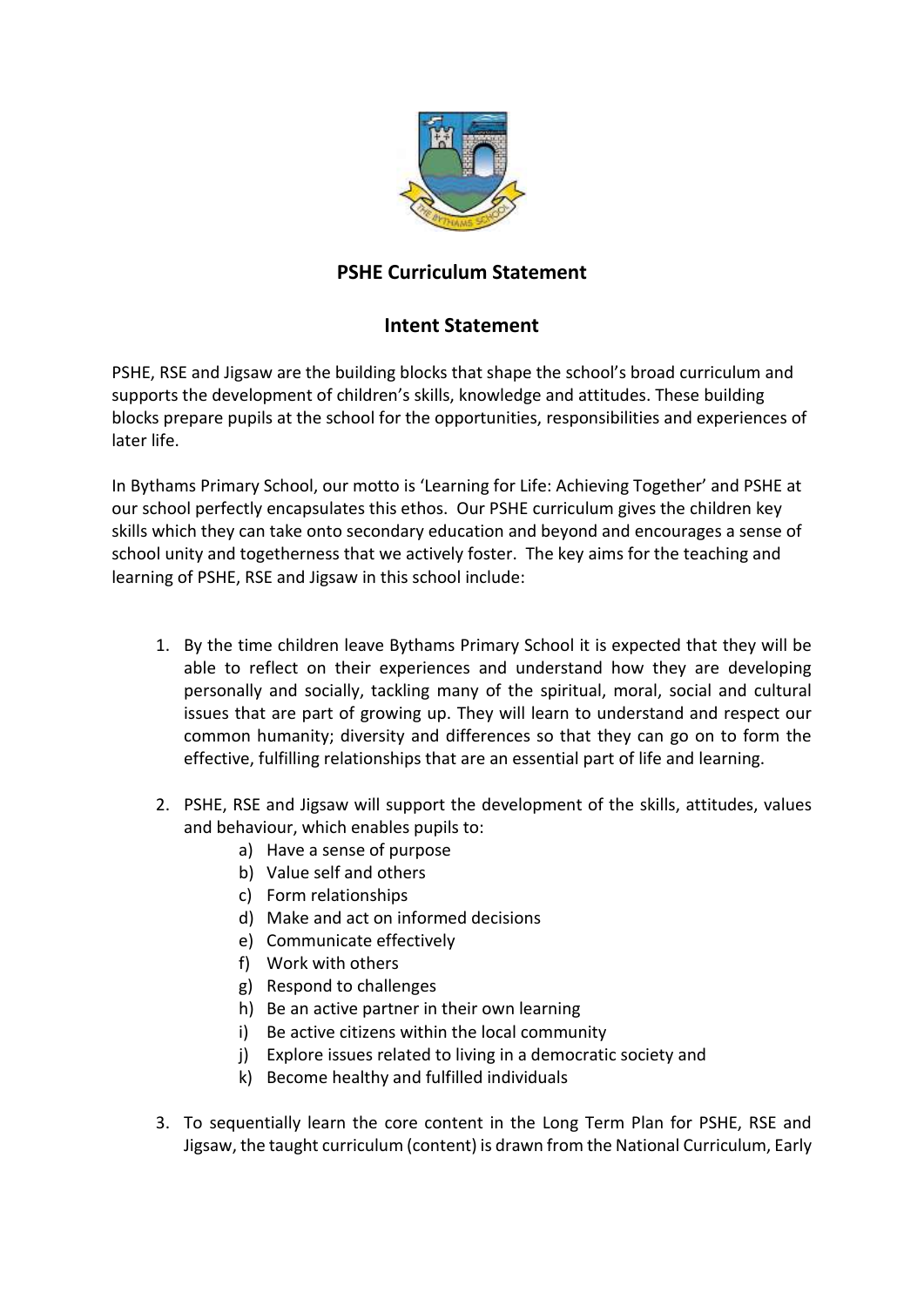Learning Goals (Development Matters), Jigsaw scheme and Department of Education documentation/statutory legislation.

- 4. To provide interesting learning experiences so that children develop positive attitudes to PSHE, RSE and Jigsaw. They learn to recognise their own worth, work well with others and become increasingly responsible for their own learning.
- 5. To sequentially learn the technical and subject specific vocabulary that will enable understanding and rapid progress in PSHE, RSE and Jigsaw.
- 6. To take a Mindfulness to school life and as such fully embrace the 5 Ways to Emotional Well-being which are:
	- a. Connect
	- b. Be Active
	- c. Keep Learning
	- d. Give
	- e. Take notice
- 7. Ensure all pupils thrive, even during difficult times by weekly well-being sessions run by a qualified ELSA teaching assistant.

## **Implementation Statement**

Our whole curriculum is shaped by our school vision - 'Learning for Life: Achieving Together' which aims to enable all children, regardless of background, ability, additional needs, and to flourish to become the very best version of themselves they can possibly be.

The Bythams' PSHE curriculum is delivered through an award-winning scheme called Jigsaw. Jigsaw covers all elements of the national curriculum in PSHE and incorporates the full requirements of the government's statutory curriculum on Relationships, Health and Sex Education. Jigsaw is split into six areas each of which are delivered in a different term across the year. Three of these areas cover the Relationship, Health and Sex Education requirements. Jigsaw PSHE directs our aim on developing the "whole child" through a spiral curriculum approach to developing knowledge, skills and understanding in the areas of;

- Autumn 1 Being Me
- Autumn 2 Celebrating Differences
- Spring 1 Dreams and Goals
- Spring 2 Healthy Me (Government Health Education statutory requirements)
- Summer 1 Relationships (Government Relationships Education statutory requirements)
- Summer 2 Changing Me (Government Sex Eduction non-statutory requirements)

It also identifies links to British Values, and SMSC and is taught in such a way as to reflect the overall aims, values, and ethos of the school.

Wider Curriculum